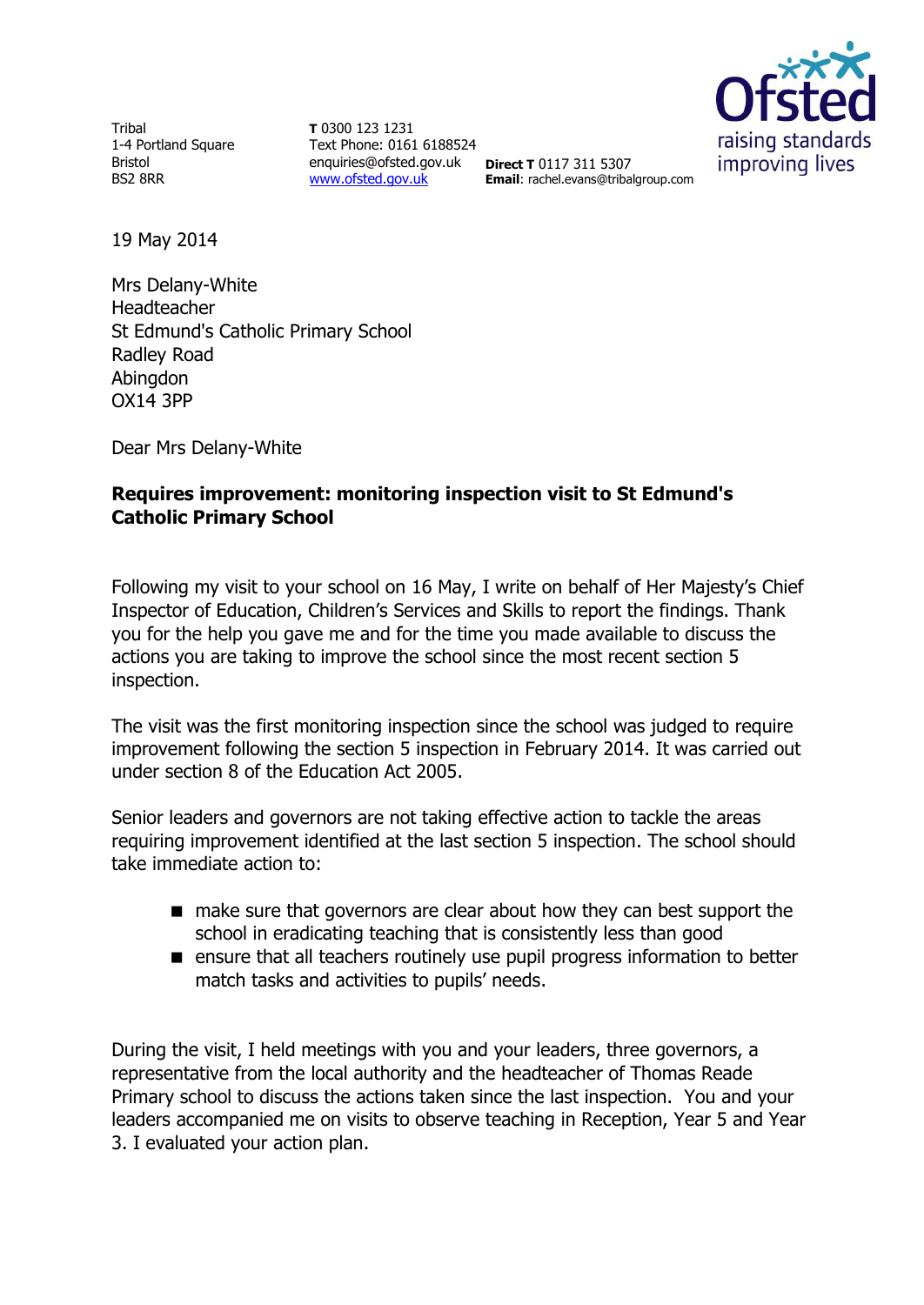

## **Context**

You took up your post at the start of the summer term. The Year 3 and Year 2 class teachers both left the school at the end of last term. The headteacher of Thomas Reade Primary School has provided extensive support.

## **Main findings**

Prior to your appointment, the school made little progress in tackling the areas for improvement from the last inspection in February 2014. You have been in post for three weeks and during this time your initial actions have been correctly focused. You are resolute in your determination to move the school to good. Your expectations are high. Your judgements are accurate and you have a realistic picture of the school's strengths and weaknesses. You fully understand that improvement is urgent given the poor headway made by the school since the previous inspection.

The external support you have received has enabled you to finalise the action plan. The plan provides your leaders and governors with a clear set of priorities. It appropriately emphasises the importance of the checks made by the school's leaders and governors. It usefully shows where you have made changes in response to this monitoring. You have helpfully complemented this plan with a long term overview of staff training and development. This overview plans out in detail how you will meet the significant training needs that some of your staff have. It would be even more helpful for your leaders and governors if this overview was more obviously linked to the priorities in the action plan.

You have sensibly focused your work on ensuring that the improved system to track pupil progress is fully operational. However you are not yet making enough use of the wealth of information you have gathered. You have robust plans in place to rectify this. You recognise how crucial it is that class teachers are given effective training in how to use information on pupil progress. In the classes I visited with you and your leaders, tasks were still not well enough matched to pupils' needs. In the lessons we visited insufficient attention had been paid to finding out what pupils had already learnt. As a result valuable time was lost covering old ground and some pupils, mostly but not solely boys, became disengaged. This was an area for improvement from the last report and it has not yet been sufficiently tackled.

The school's governors have established a new committee which will report back to the full governing body on the quality of teaching and its impact on raising standards. In order to do this effectively, committee members have wisely observed the school in action. Governors on this committee have completed training so their understanding of the school's information on pupils' achievement is sharper. The committee is playing a vital role in marshalling and scrutinising the evidence which the governing body needs to hold the school to account. Stronger and more formal links need to be made between the findings of this committee and the targets teachers are set to manage their performance.